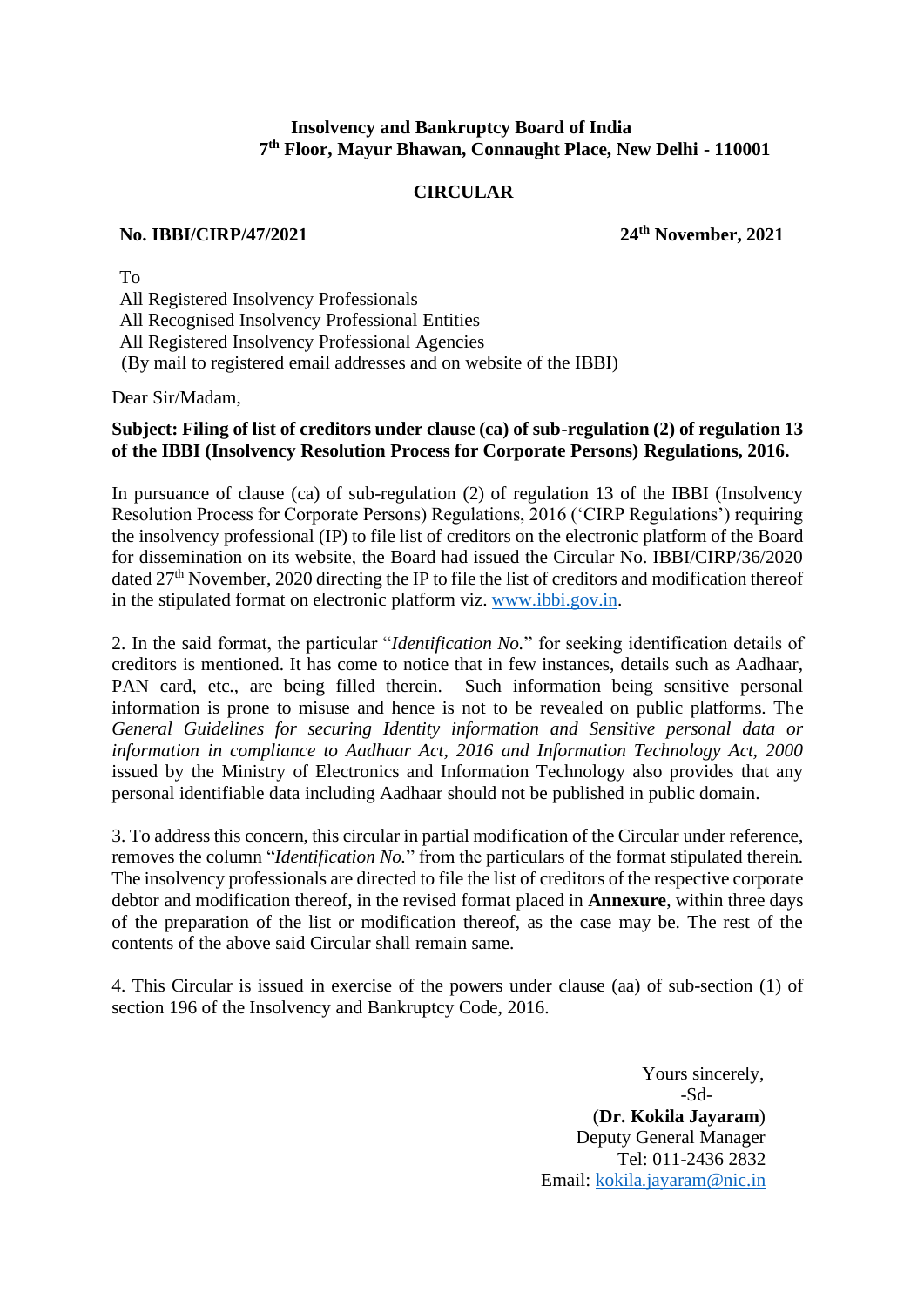*Annexure*

# **Filing under clause (ca) of sub-regulation (2) of regulation 13 of the IBBI (Insolvency Resolution Process for Corporate Persons) Regulations, 2016**

(Amount in ₹)

| SI.            | <b>Category of creditor</b>                                                                              | <b>Summary of</b> |               |        |          | <b>Summary of claims Amount of</b> | <b>Amount of Amount</b> |            | <b>Details</b>  | Remar  |
|----------------|----------------------------------------------------------------------------------------------------------|-------------------|---------------|--------|----------|------------------------------------|-------------------------|------------|-----------------|--------|
| No.            |                                                                                                          | claims received   |               |        | admitted | contingent                         | claims not of claims    |            | in              | ks,    |
|                |                                                                                                          | No. of            | Amount No. of |        | Amount o | claims                             | admitted                | under      | <b>Annexure</b> | if any |
|                |                                                                                                          | claims            |               | claims | f claims |                                    |                         | verificati |                 |        |
|                |                                                                                                          |                   |               |        | admitted |                                    |                         | on         |                 |        |
|                | Secured financial creditors belonging to any<br>class of creditors                                       |                   |               |        |          |                                    |                         |            |                 |        |
| 2              | Unsecured financial creditors belonging<br>to any class of creditors                                     |                   |               |        |          |                                    |                         |            | $\mathfrak{2}$  |        |
| 3              | Secured financial creditors (other than<br>financial creditors belonging to any class<br>of creditors)   |                   |               |        |          |                                    |                         |            | 3               |        |
| 4              | Unsecured financial creditors (other than<br>financial creditors belonging to any class of<br>creditors) |                   |               |        |          |                                    |                         |            | $\overline{4}$  |        |
| 5              | Operational creditors (Workmen)                                                                          |                   |               |        |          |                                    |                         |            | 5               |        |
| 6              | Operational creditors (Employees)                                                                        |                   |               |        |          |                                    |                         |            | 6               |        |
| $\overline{7}$ | Operational creditors (Government Dues)                                                                  |                   |               |        |          |                                    |                         |            | $\overline{7}$  |        |
| 8              | Operational creditors (other than Workmen<br>and Employees and Government Dues)                          |                   |               |        |          |                                    |                         |            | 8               |        |
| 9              | Other creditors, if any, (other than financial<br>creditors and operational creditors)                   |                   |               |        |          |                                    |                         |            | 9               |        |
|                | <b>Total</b>                                                                                             |                   |               |        |          |                                    |                         |            |                 |        |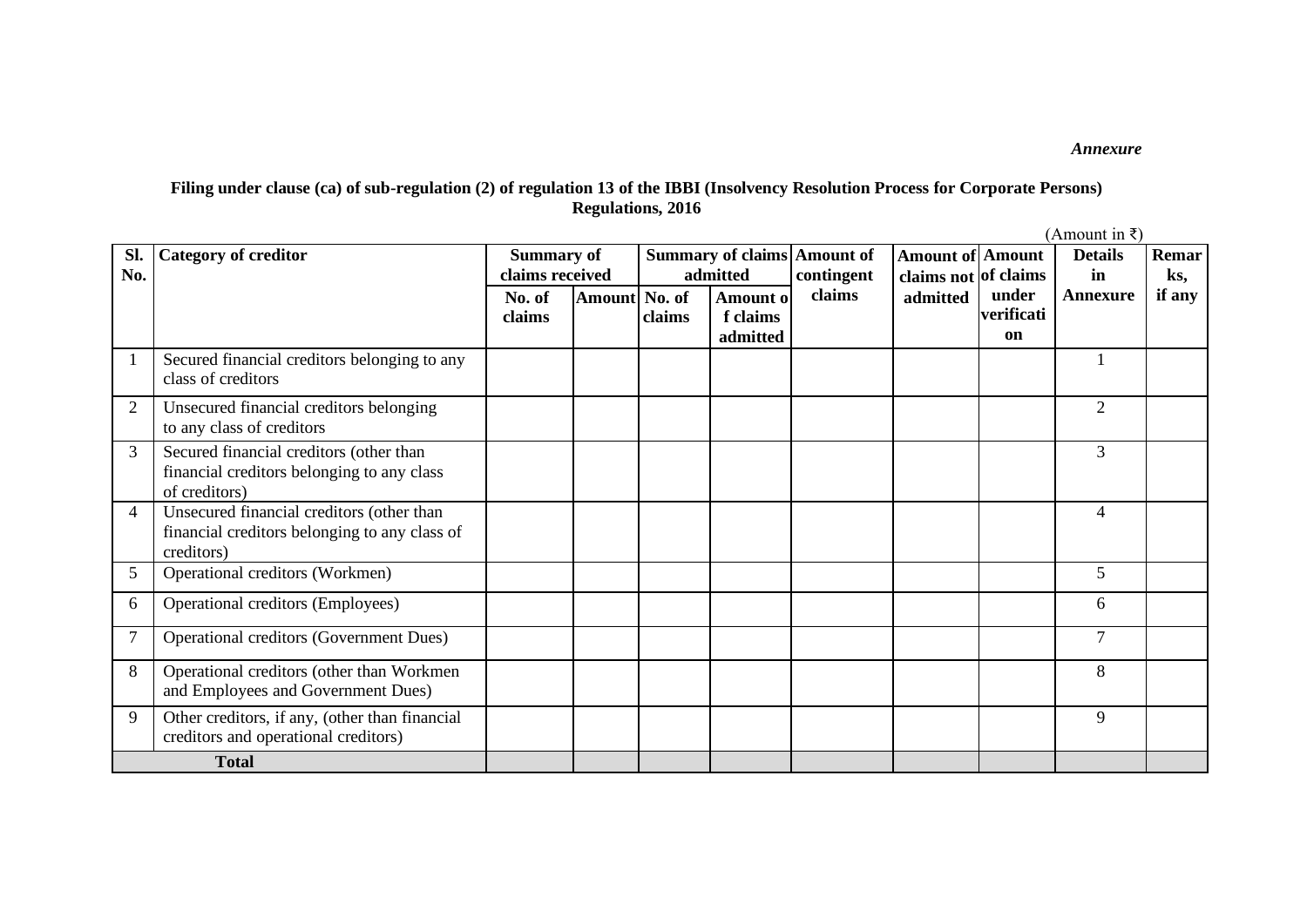### **Annexure-1**

**Name of the corporate debtor: ………………………………; Date of commencement of CIRP: ………………………….; List of creditors as** 

**on: ………………………**

# **List of secured financial creditors belonging to any class of creditors**

(Amount in ₹)

| SI.<br>No. | of                      |                              | Name Details of claim<br>received | Details of claim<br><b>Amount</b><br>admitted        |                           |                      |                                                |                              |                              |                          | of any                             | <b>Amount</b>   <b>Amount</b><br>of claim | of claim $\vert s,$ if any | <b>Amount Remark</b> |
|------------|-------------------------|------------------------------|-----------------------------------|------------------------------------------------------|---------------------------|----------------------|------------------------------------------------|------------------------------|------------------------------|--------------------------|------------------------------------|-------------------------------------------|----------------------------|----------------------|
|            | <b>Credi</b><br>$t$ -or | <b>Date</b><br>of<br>receipt |                                   | <b>Amount</b> Amount<br>claimed of claim<br>admitted | <b>Nature</b><br>of claim | covered<br>by        | <b>Amount</b>   <b>Amount</b><br>covered<br>by | Whether<br>related<br>party? | $%$ of<br>voting<br>share in | continge-<br>nt<br>claim | <b>Mutual</b><br>dues,<br>that may | not<br>admitted                           | under<br>verifica-<br>tion |                      |
|            |                         |                              |                                   |                                                      |                           | security<br>interest | guarant<br>ee                                  |                              | CoC                          |                          | be set-off                         |                                           |                            |                      |
|            |                         |                              |                                   |                                                      |                           |                      |                                                |                              |                              |                          |                                    |                                           |                            |                      |
|            |                         |                              |                                   |                                                      |                           |                      |                                                |                              |                              |                          |                                    |                                           |                            |                      |
|            |                         |                              |                                   |                                                      |                           |                      |                                                |                              |                              |                          |                                    |                                           |                            |                      |
|            |                         |                              |                                   |                                                      |                           |                      |                                                |                              |                              |                          |                                    |                                           |                            |                      |
|            |                         |                              |                                   |                                                      |                           |                      |                                                |                              |                              |                          |                                    |                                           |                            |                      |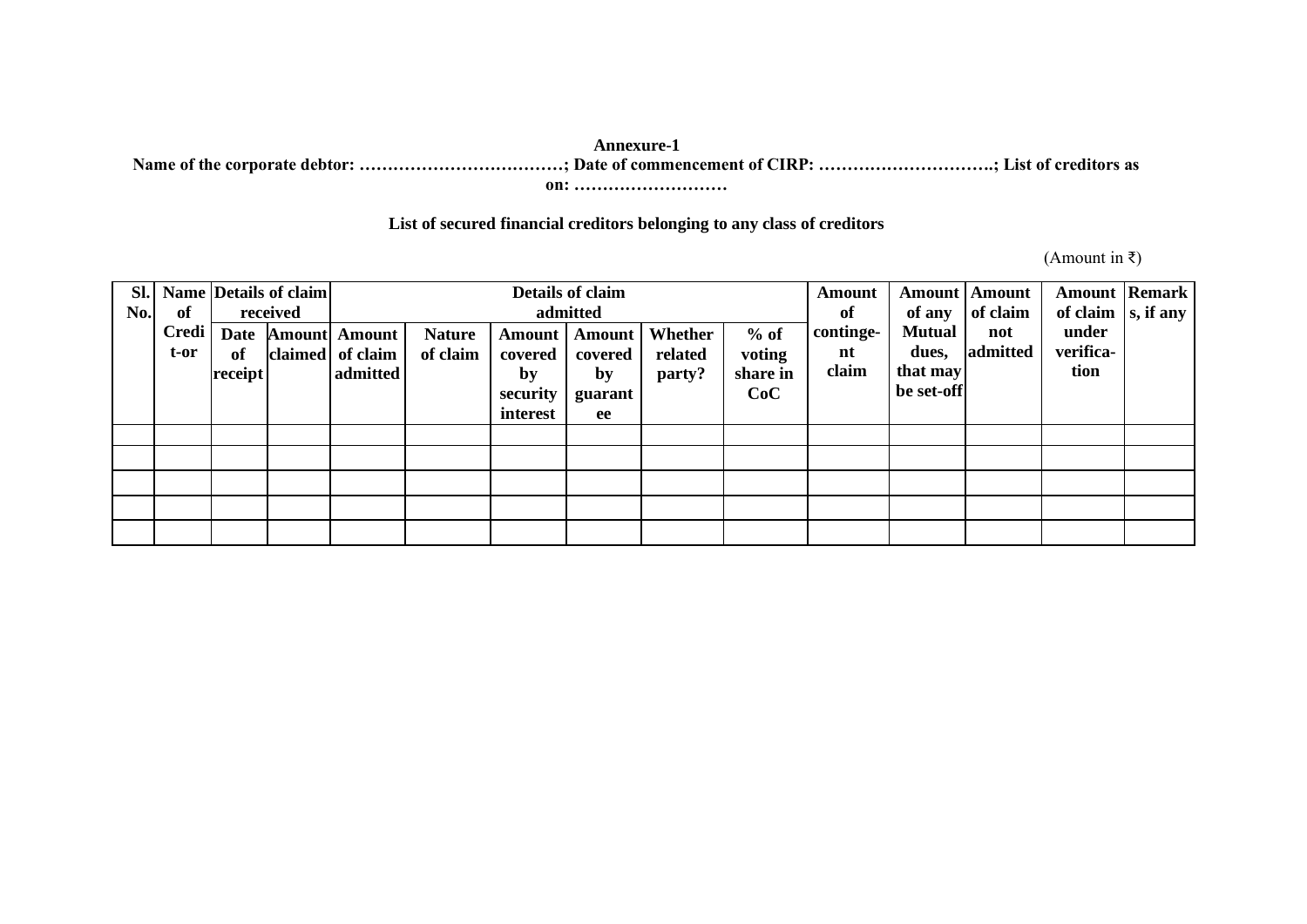### **Annexure-2 Name of the corporate debtor: ………………………………; Date of commencement of CIRP: ………………………….; List of creditors as on: ………………………**

## **List of unsecured financial creditors belonging to any class of creditors**

(Amount in  $\bar{x}$ )

|     |             |                   |  |                          |               |                           |         |               |                         |            |                                    | $\mu$ mnount in $\tau$ |        |
|-----|-------------|-------------------|--|--------------------------|---------------|---------------------------|---------|---------------|-------------------------|------------|------------------------------------|------------------------|--------|
| SI. | <b>Name</b> | <b>Details of</b> |  |                          |               | Details of claim admitted |         |               | Amount of               | Amount     | <b>Amount of Amount of Remarks</b> |                        |        |
| No. | of cre-     | claim received    |  |                          |               |                           |         |               | contingent <sup>1</sup> | of any     | claim not a claim und              |                        | if any |
|     | ditor       |                   |  | Date of  Amount Amount   | <b>Nature</b> | Amount                    | Whether | $%$ of voting | claim                   | mutual     | dmitted                            | er verifica            |        |
|     |             |                   |  | receipt claimed of claim | of claim      | covered                   | related | share in      |                         | dues, that |                                    | tion                   |        |
|     |             |                   |  | admitted                 |               | by                        | party?  | CoC           |                         | may be     |                                    |                        |        |
|     |             |                   |  |                          |               | <b>guarantee</b>          |         |               |                         | set-off    |                                    |                        |        |
|     |             |                   |  |                          |               |                           |         |               |                         |            |                                    |                        |        |
|     |             |                   |  |                          |               |                           |         |               |                         |            |                                    |                        |        |
|     |             |                   |  |                          |               |                           |         |               |                         |            |                                    |                        |        |
|     |             |                   |  |                          |               |                           |         |               |                         |            |                                    |                        |        |
|     |             |                   |  |                          |               |                           |         |               |                         |            |                                    |                        |        |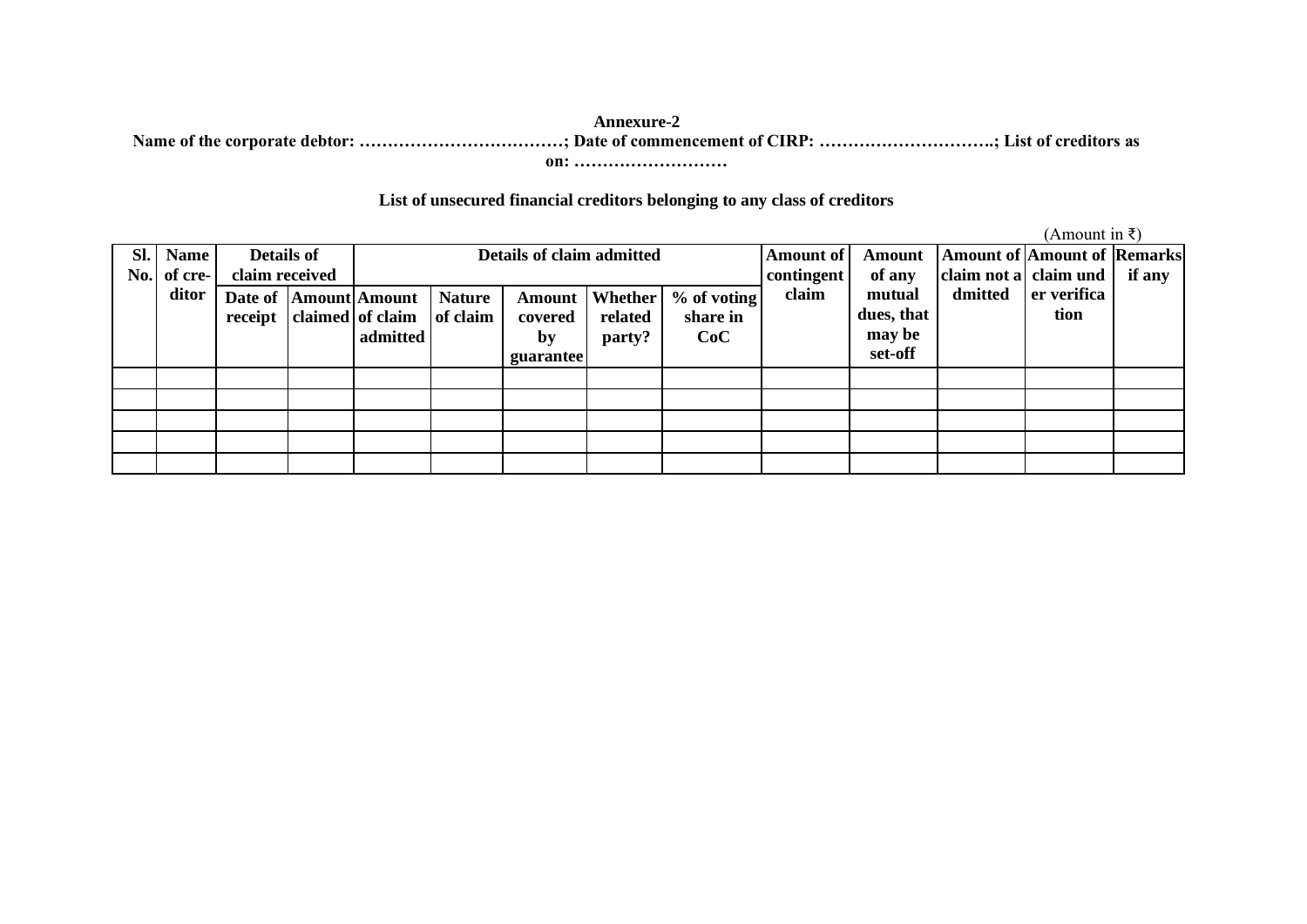#### **Annexure – 3**

**Name of the corporate debtor: ………………………………; Date of commencement of CIRP: ………………………….; List of creditors as on: ………………………**

## **List of secured financial creditors (other than financial creditors belonging to any class of creditors)**

(Amount in ₹)

| Sl. | <b>Name</b> |        | <b>Details of</b> |                      |       | Details of claim admitted |         |                         |               | Amount    | Amount  | <b>Amount</b> |           | <b>Amount Remarks</b> |
|-----|-------------|--------|-------------------|----------------------|-------|---------------------------|---------|-------------------------|---------------|-----------|---------|---------------|-----------|-----------------------|
| No. | of cre-     |        | claim receive     |                      |       |                           |         |                         |               | of conti- | of any  | of claim      | of claim  | , if any              |
|     | ditor       |        |                   |                      |       |                           |         |                         |               | ngent     | mutual  | not           | under     |                       |
|     |             | Date   | Amou              | <b>Amount</b> Nature |       | Amount                    |         | <b>Amount   Whether</b> | $\frac{0}{0}$ | claim     | dues,   | admitted      | verifica- |                       |
|     |             | of rec | nt clai           | of claim             | of    | covered                   | covered | related                 | voting        |           | that    |               | tion      |                       |
|     |             | eipt   | med               | admitte              | claim | by secur                  | by guar | party?                  | share in      |           | may be  |               |           |                       |
|     |             |        |                   | d                    |       | $-ity$                    | antee   |                         | CoC           |           | set-off |               |           |                       |
|     |             |        |                   |                      |       | interest                  |         |                         |               |           |         |               |           |                       |
|     |             |        |                   |                      |       |                           |         |                         |               |           |         |               |           |                       |
|     |             |        |                   |                      |       |                           |         |                         |               |           |         |               |           |                       |
|     |             |        |                   |                      |       |                           |         |                         |               |           |         |               |           |                       |
|     |             |        |                   |                      |       |                           |         |                         |               |           |         |               |           |                       |
|     |             |        |                   |                      |       |                           |         |                         |               |           |         |               |           |                       |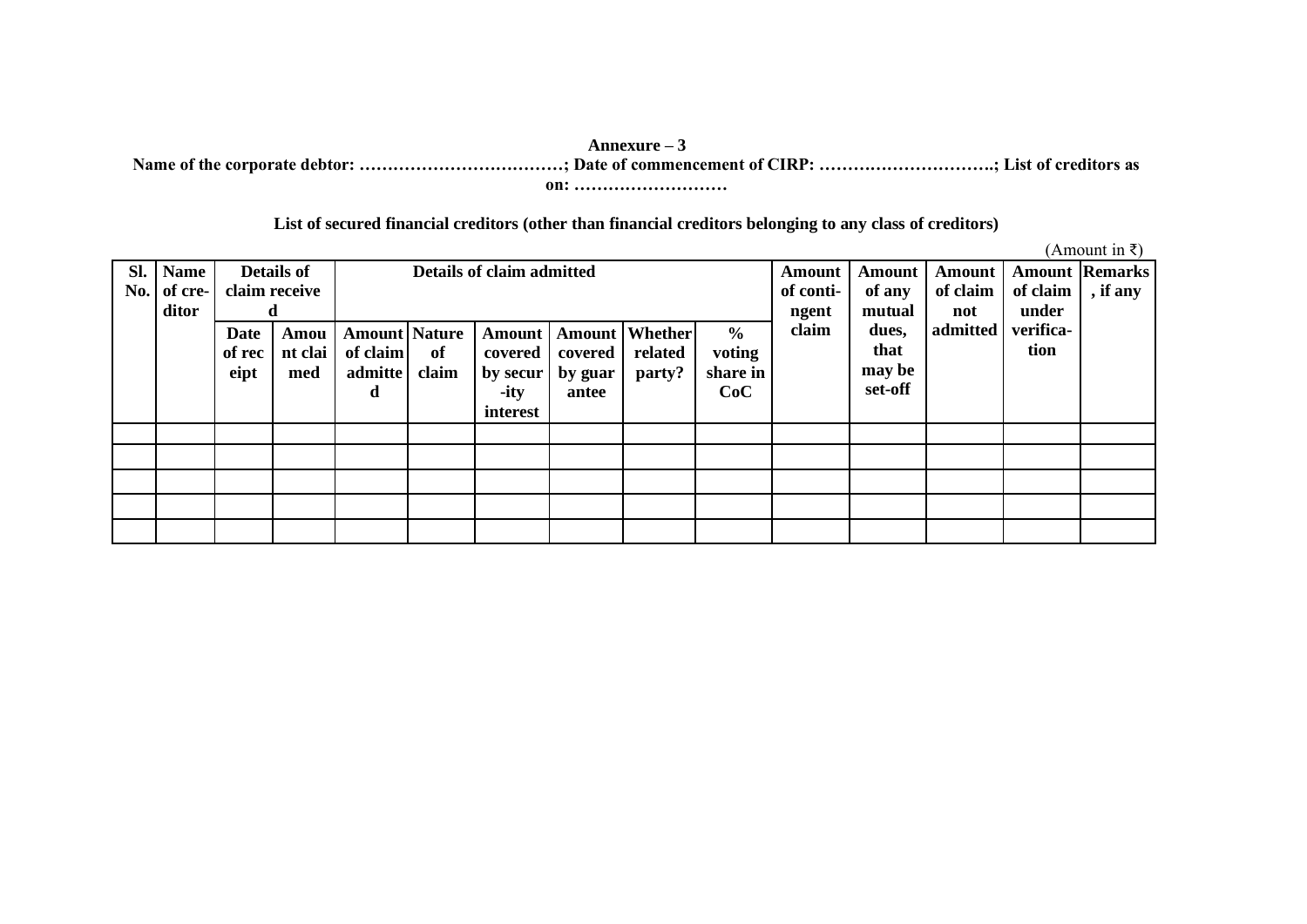#### **Annexure – 4 Name of the corporate debtor: ………………………………; Date of commencement of CIRP: ………………………….; List of creditors as on: ………………………**

## **List of unsecured financial creditors (other than financial creditors belonging to any class of creditors)**

 $(\Delta$ mount in  $\bar{z}$ )

|            |                        |                                     |                           |                                                          |  |                   |                                    |                         |                     |                                |                    | $\mu$ mnount in $\tau$ |                    |
|------------|------------------------|-------------------------------------|---------------------------|----------------------------------------------------------|--|-------------------|------------------------------------|-------------------------|---------------------|--------------------------------|--------------------|------------------------|--------------------|
| SI.<br>No. | <b>Name</b><br>of cre- | <b>Details of</b><br>claim received | Details of claim admitted |                                                          |  |                   |                                    |                         | Amount<br>of conti- | <b>Amount of</b><br>any mutual | Amount<br>of claim | Amount<br>of claim     | Remarks,<br>if any |
|            | ditor                  | <b>Date</b><br>of                   |                           | <b>Amount</b> Amount Nature<br>claimed of claim of claim |  | covered           | <b>Amount</b>   Whether<br>related | $%$ of<br><b>Voting</b> | ngent<br>claim      | dues, that<br>may be           | not<br>admitted    | under<br>verification  |                    |
|            |                        | receipt                             |                           | admitted                                                 |  | by guar-<br>antee | party?                             | share in<br>CoC         |                     | set-off                        |                    |                        |                    |
|            |                        |                                     |                           |                                                          |  |                   |                                    |                         |                     |                                |                    |                        |                    |
|            |                        |                                     |                           |                                                          |  |                   |                                    |                         |                     |                                |                    |                        |                    |
|            |                        |                                     |                           |                                                          |  |                   |                                    |                         |                     |                                |                    |                        |                    |
|            |                        |                                     |                           |                                                          |  |                   |                                    |                         |                     |                                |                    |                        |                    |
|            |                        |                                     |                           |                                                          |  |                   |                                    |                         |                     |                                |                    |                        |                    |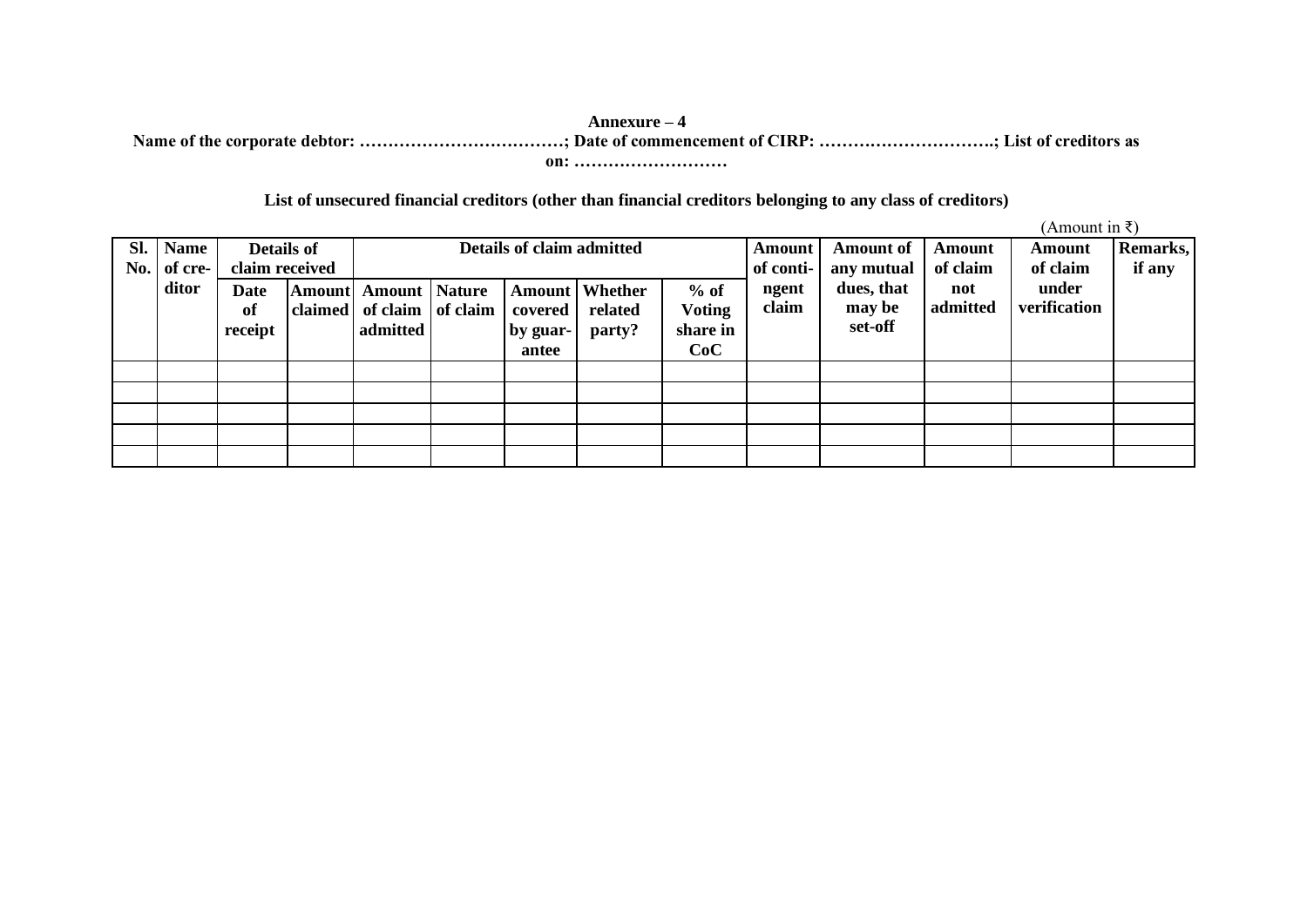#### **Annexure – 5**

**Name of the corporate debtor: ………………………………; Date of commencement of CIRP: ………………………….; List of creditors as** 

**on: ………………………**

**List of operational creditors (Workmen)**

(Amount in₹)

| SI.<br>No. | Name of<br>authorised       | of          | Name Details of claim<br>received | Details of claim admitted                 |    |                                                |                                               | Amount<br>of conti- | <b>Amount</b><br>of any           | Amount of<br>claim under | <b>Amount of   Remarks,</b><br>claim not a if any |  |
|------------|-----------------------------|-------------|-----------------------------------|-------------------------------------------|----|------------------------------------------------|-----------------------------------------------|---------------------|-----------------------------------|--------------------------|---------------------------------------------------|--|
|            | representa-<br>tive, if any | work<br>man | <b>Date</b><br>of<br>receipt      | claimed of claim<br>admitted claim party? | of | <b>Amount Amount Nature Whether</b><br>related | % voting<br>share in<br>CoC, if<br>applicable | ngent<br>claim      | mutual<br>dues,<br>that may<br>be | verification             | dmitted                                           |  |
|            |                             |             |                                   |                                           |    |                                                |                                               |                     | set-off                           |                          |                                                   |  |
|            |                             |             |                                   |                                           |    |                                                |                                               |                     |                                   |                          |                                                   |  |
|            |                             |             |                                   |                                           |    |                                                |                                               |                     |                                   |                          |                                                   |  |
|            |                             |             |                                   |                                           |    |                                                |                                               |                     |                                   |                          |                                                   |  |
|            |                             |             |                                   |                                           |    |                                                |                                               |                     |                                   |                          |                                                   |  |
|            |                             |             |                                   |                                           |    |                                                |                                               |                     |                                   |                          |                                                   |  |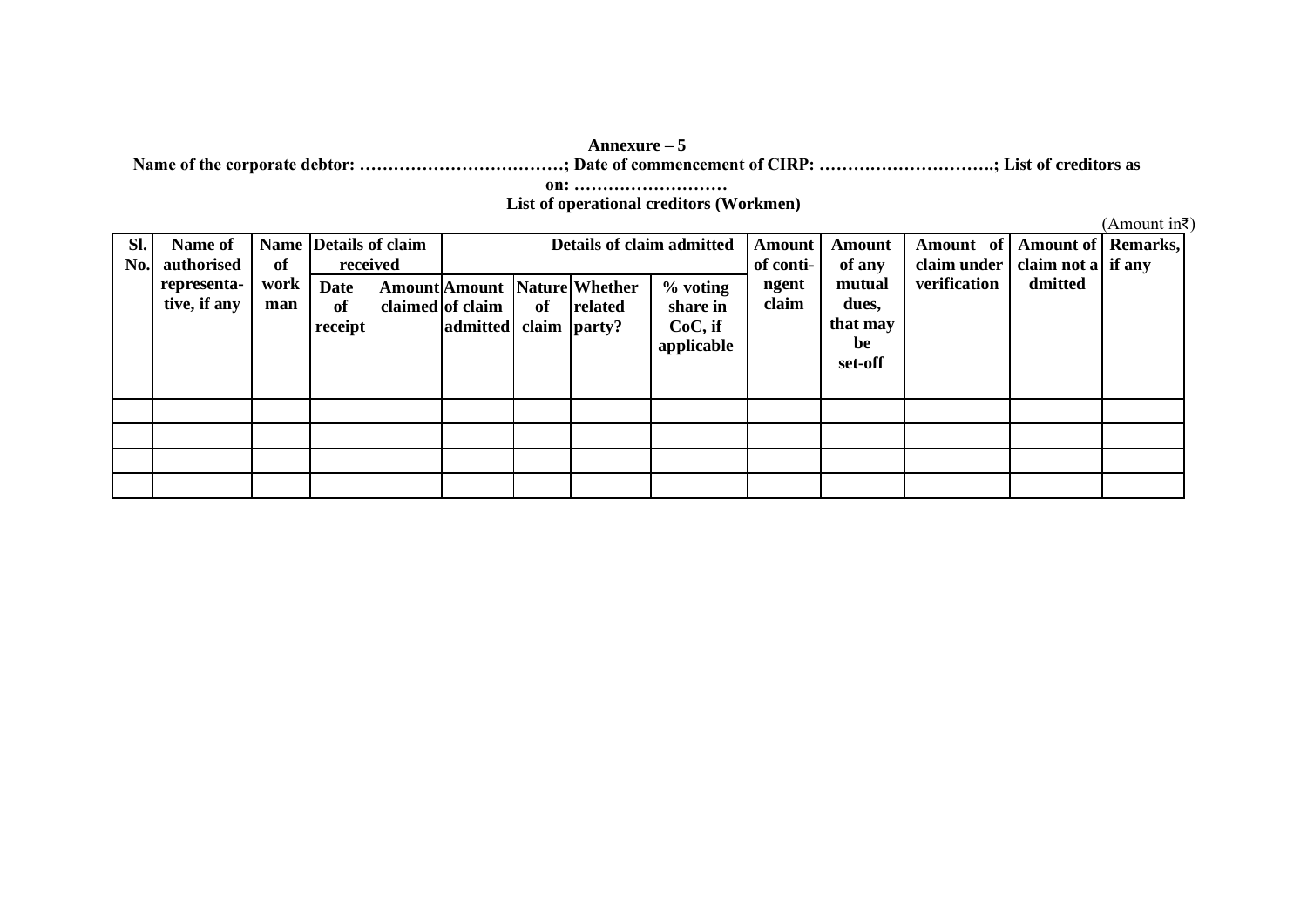### **Annexure – 6 Name of the corporate debtor: ………………………………; Date of commencement of CIRP: ………………………….; List of creditors as on: ……………………**

### **List of operational creditors (Employees)**

(Amount in₹) **Sl. No. authorised of empl Name of representative, if any Name -oyee Details of claim received Details of claim admitted Amount of contingent claim Amount of any mutual dues, th at may be setoff Amount of claim under verifica tion Amount of Remarks, claim not if any admitted Date of receipt Amount claimed Amount of claim admitted Nature of claim Whether related party? % of voting shar e in CoC, if applicable**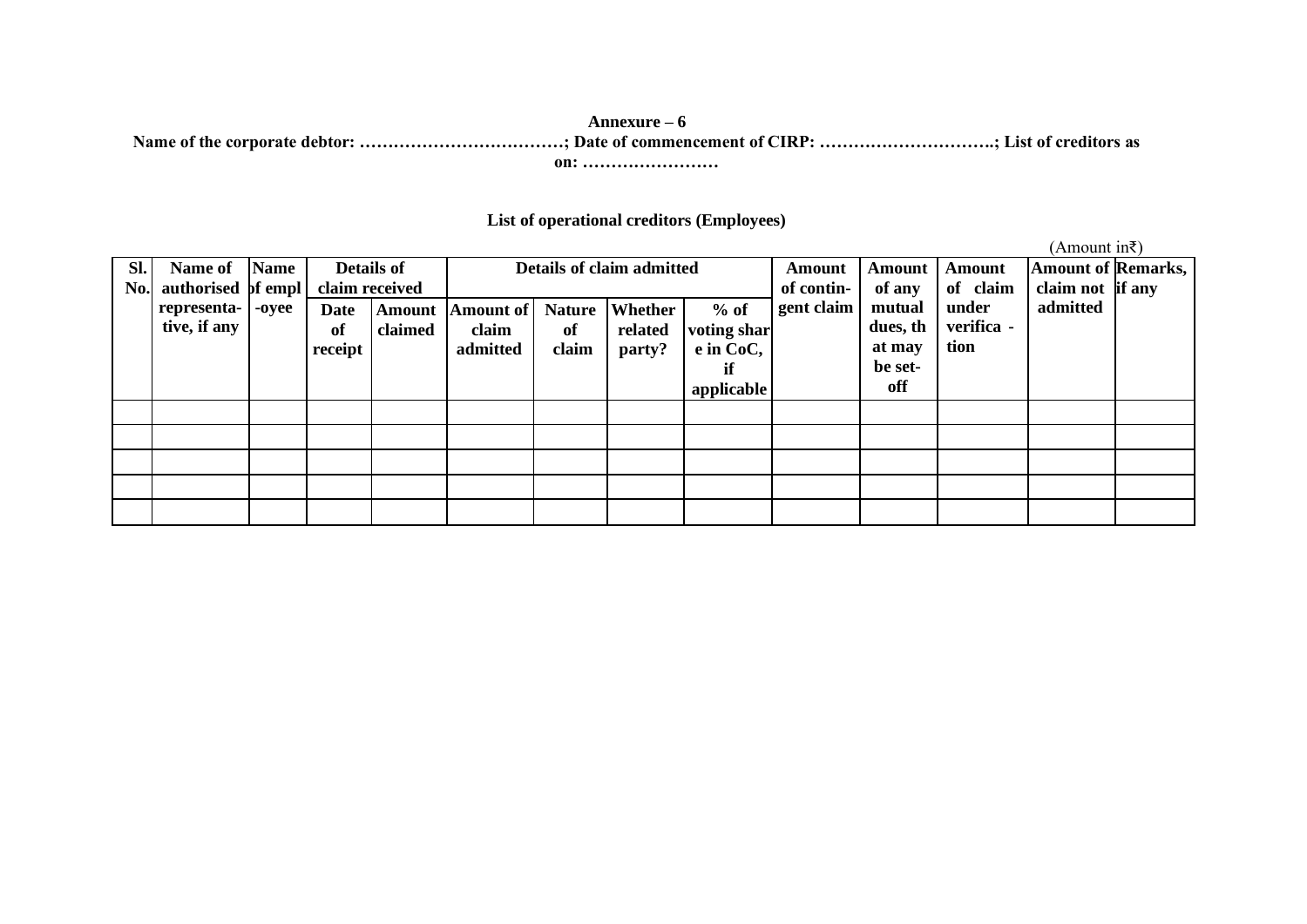## **Annexure – 7**

**Name of the corporate debtor: ………………………………; Date of commencement of CIRP: ………………………….; List of creditors as** 

**on: ………………………**

### **List of operational creditors (Government dues)**

(Amount in₹)

|     | Sl. Details of claimant |                | <b>Details of</b>     |                                                            | Details of claim admitted |                              |                              |                                                        | Amount     | Amount                                         | <b>Amount</b>               | <b>Amount of Remarks,</b> |  |
|-----|-------------------------|----------------|-----------------------|------------------------------------------------------------|---------------------------|------------------------------|------------------------------|--------------------------------------------------------|------------|------------------------------------------------|-----------------------------|---------------------------|--|
| No. |                         |                | claim received        |                                                            |                           |                              |                              |                                                        | of contin- | of any                                         | of claim                    | claim not if any          |  |
|     | Departme<br>Int         | Govern<br>ment | Date<br>of<br>receipt | Amount of<br><b>Amount</b><br>claimed<br>claim<br>admitted |                           | <b>Nature</b><br>of<br>claim | Whether<br>related<br>party? | $%$ of<br>voting shar<br>e in CoC,<br>if<br>applicable | gent claim | mutual<br>dues, th<br>at may<br>be set-<br>off | under<br>verifica -<br>tion | admitted                  |  |
|     |                         |                |                       |                                                            |                           |                              |                              |                                                        |            |                                                |                             |                           |  |
|     |                         |                |                       |                                                            |                           |                              |                              |                                                        |            |                                                |                             |                           |  |
|     |                         |                |                       |                                                            |                           |                              |                              |                                                        |            |                                                |                             |                           |  |
|     |                         |                |                       |                                                            |                           |                              |                              |                                                        |            |                                                |                             |                           |  |
|     |                         |                |                       |                                                            |                           |                              |                              |                                                        |            |                                                |                             |                           |  |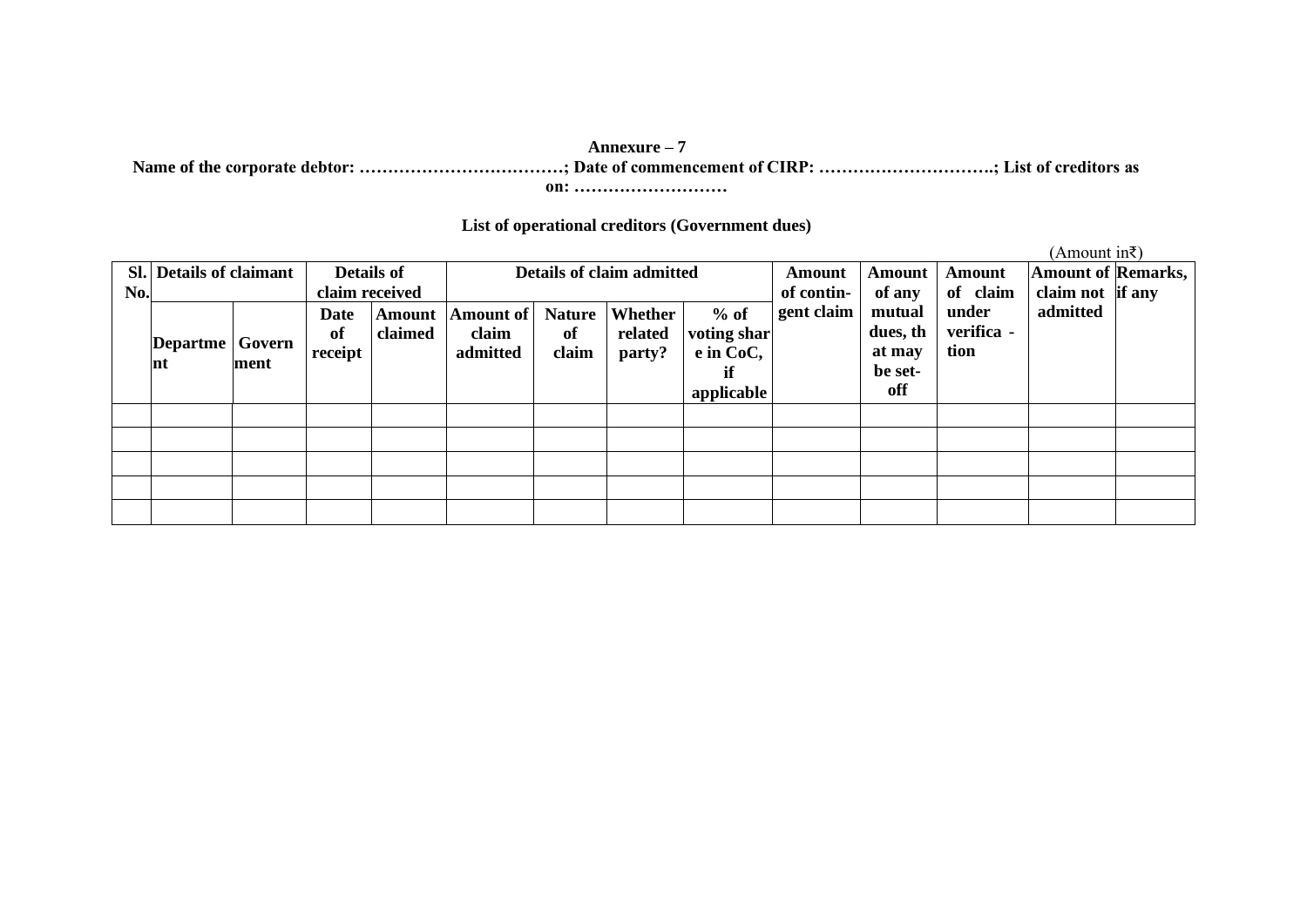#### **Annexure – 8 Name of the corporate debtor: ………………………………; Date of commencement of CIRP: ………………………….; List of creditors as on: ………………………**

### **List of operational creditors (Other than Workmen and Employees and Government Dues)**

| SI. | <b>Name</b><br>No. of cre | received                 | Details of claim       |                                              |                     | Details of claim admitted                       |                                               |                              | Amount<br>of contin-                | <b>Amount</b><br>of any | of                                        | <b>Amount</b> Amount<br>of claim | Remarks,<br>if any                 |  |
|-----|---------------------------|--------------------------|------------------------|----------------------------------------------|---------------------|-------------------------------------------------|-----------------------------------------------|------------------------------|-------------------------------------|-------------------------|-------------------------------------------|----------------------------------|------------------------------------|--|
|     |                           | ditor Date of<br>receipt | Amou<br>nt clai<br>med | Amou<br>nt of cl e of cl<br>aim ad<br>mitted | <b>Natur</b><br>aim | Amount<br>covered<br>by<br>security<br>interest | <b>Amount</b><br>covered<br>by guara<br>-ntee | Whether<br>related<br>party? | $%$ of<br>voting<br>share in<br>CoC | gent<br>claim           | mutual<br>dues,<br>that may<br>be set-off | claim<br>mitted                  | under<br>not ad- verifica-<br>tion |  |
|     |                           |                          |                        |                                              |                     |                                                 |                                               |                              |                                     |                         |                                           |                                  |                                    |  |
|     |                           |                          |                        |                                              |                     |                                                 |                                               |                              |                                     |                         |                                           |                                  |                                    |  |
|     |                           |                          |                        |                                              |                     |                                                 |                                               |                              |                                     |                         |                                           |                                  |                                    |  |
|     |                           |                          |                        |                                              |                     |                                                 |                                               |                              |                                     |                         |                                           |                                  |                                    |  |
|     |                           |                          |                        |                                              |                     |                                                 |                                               |                              |                                     |                         |                                           |                                  |                                    |  |